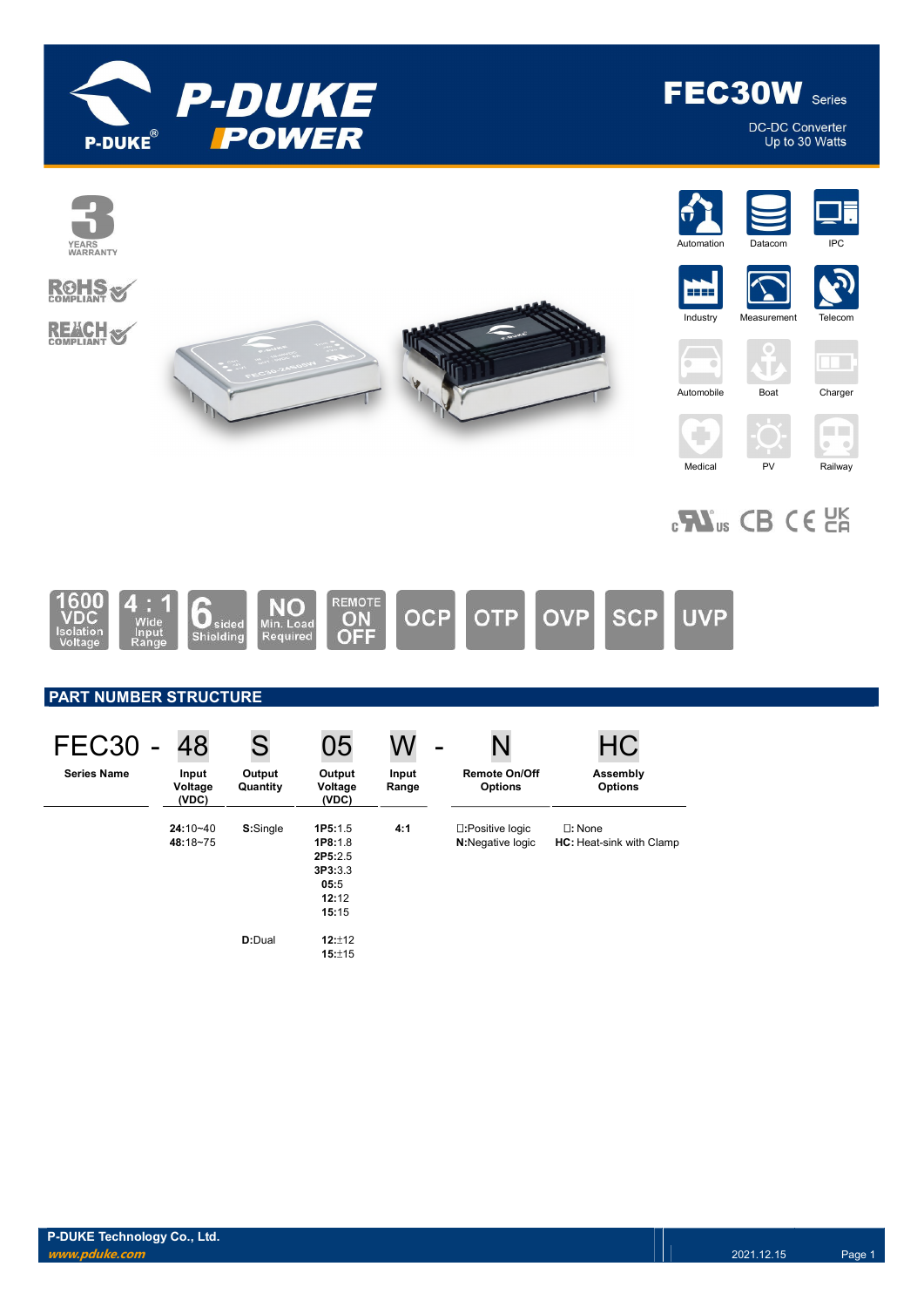

| Model<br><b>Number</b> | Input Range  | <b>Output Voltage</b> | <b>Output Current</b><br>@Full Load | <b>Input Current</b><br>@No Load | Efficiency | <b>Maximum</b><br><b>Capacitor Load</b> |
|------------------------|--------------|-----------------------|-------------------------------------|----------------------------------|------------|-----------------------------------------|
|                        | VDC          | <b>VDC</b>            | A                                   | mA                               | %          | uF.                                     |
| FEC30-24S1P5W          | $10 - 40$    | 1.5                   | 8                                   | 35                               | 80         | 65000                                   |
| FEC30-24S1P8W          | $10 - 40$    | 1.8                   | 8                                   | 35                               | 83         | 65000                                   |
| FEC30-24S2P5W          | $10 - 40$    | 2.5                   | 8                                   | 40                               | 85         | 33000                                   |
| FEC30-24S3P3W          | $10 - 40$    | 3.3                   | 6                                   | 50                               | 87         | 19500                                   |
| FEC30-24S05W           | $10 - 40$    | 5                     | 6                                   | 65                               | 87         | 10200                                   |
| FEC30-24S12W           | $10 - 40$    | 12                    | 2.5                                 | 65                               | 87         | 3300                                    |
| FEC30-24S15W           | $10 - 40$    | 15                    | $\overline{2}$                      | 70                               | 88         | 1100                                    |
| FEC30-24D12W           | $10 - 40$    | ±12                   | ±1.25                               | 30                               | 84         | ±1000                                   |
| FEC30-24D15W           | $10 - 40$    | ±15                   | ±1                                  | 35                               | 85         | ±680                                    |
| FEC30-48S1P5W          | $18 - 75$    | 1.5                   | 8                                   | 20                               | 80         | 65000                                   |
| FEC30-48S1P8W          | $18 - 75$    | 1.8                   | 8                                   | 20                               | 83         | 65000                                   |
| FEC30-48S2P5W          | $18 \sim 75$ | 2.5                   | 8                                   | 25                               | 86         | 33000                                   |
| FEC30-48S3P3W          | $18 - 75$    | 3.3                   | 6                                   | 30                               | 87         | 19500                                   |
| FEC30-48S05W           | $18 - 75$    | 5                     | 6                                   | 30                               | 88         | 10200                                   |
| FEC30-48S12W           | $18 - 75$    | 12                    | 2.5                                 | 35                               | 87         | 3300                                    |
| FEC30-48S15W           | $18 \sim 75$ | 15                    | $\overline{2}$                      | 45                               | 88         | 1100                                    |
| FEC30-48D12W           | $18 - 75$    | ±12                   | ±1.25                               | 25                               | 85         | ±1000                                   |
| FEC30-48D15W           | $18 - 75$    | ±15                   | ±1                                  | 25                               | 86         | ±680                                    |

### TECHNICAL SPECIFICATION All specifications are typical at nominal input, full load and 25℃ unless otherwise noted

| <b>INPUT SPECIFICATIONS</b>   |                         |                           |           |        |                         |                           |            |
|-------------------------------|-------------------------|---------------------------|-----------|--------|-------------------------|---------------------------|------------|
| <b>Parameter</b>              |                         | Min.                      | Typ.      | Max.   | <b>Unit</b>             |                           |            |
| Operating input voltage range |                         | 10                        | 24        | 40     | <b>VDC</b>              |                           |            |
|                               |                         | 48Vin(nom)                | 18        | 48     | 75                      |                           |            |
| Start up voltage              |                         | 24Vin(nom)                |           |        |                         | 10                        | <b>VDC</b> |
|                               |                         | 48Vin(nom)                |           |        |                         | 18                        |            |
| Shutdown voltage              |                         | 24Vin(nom)                |           | 7      | 8                       | 9.2                       | <b>VDC</b> |
|                               |                         | 48Vin(nom)                |           | 15     | 16                      | 17.5                      |            |
| Start up time                 | Constant resistive load | Power up                  |           |        |                         | ms                        |            |
|                               |                         | Remote ON/OFF             |           |        | 10                      |                           |            |
| Input surge voltage           | 100 ms, max.            | 24Vin(nom)                |           |        |                         | 50                        | <b>VDC</b> |
|                               |                         | 48Vin(nom)                |           |        |                         | 100                       |            |
| Input filter                  |                         |                           |           |        |                         | L-C type                  |            |
| Remote ON/OFF                 | Referred to -Vin pin    | Positive logic            | DC-DC ON  |        | Open or $3 \sim 12$ VDC |                           |            |
|                               |                         | (Standard)                | DC-DC OFF |        |                         | Short or $0 \sim 1.2$ VDC |            |
|                               |                         | Negative logic            | DC-DC ON  |        |                         | Short or $0 \sim 1.2$ VDC |            |
|                               |                         | (Option)                  | DC-DC OFF |        |                         | Open or $3 \sim 12$ VDC   |            |
|                               |                         | Input current of Ctrl pin |           | $-0.5$ |                         | $+0.5$                    | mA         |
|                               |                         | Remote off input current  |           |        | 3.0                     |                           | mA         |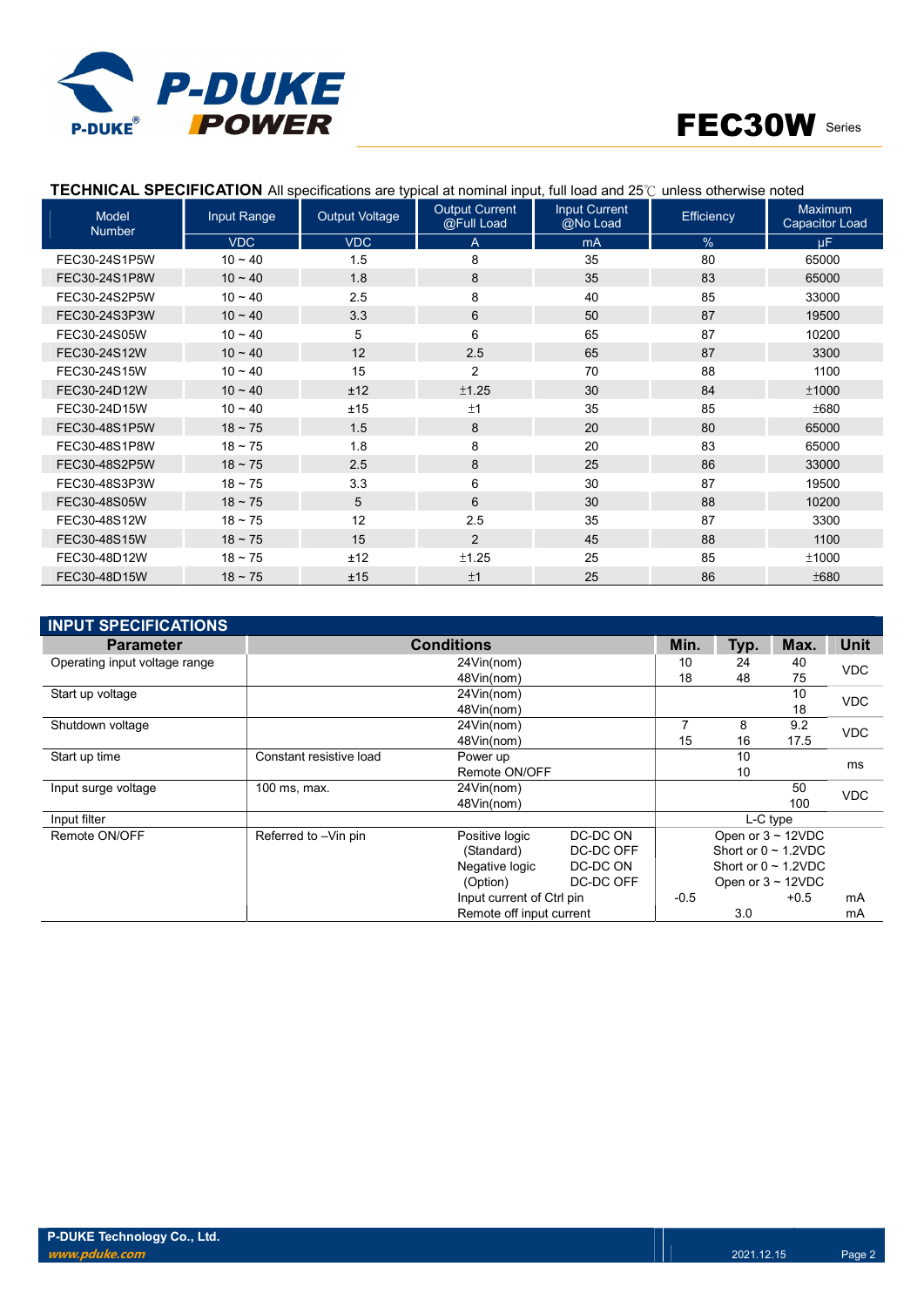



| <b>OUTPUT SPECIFICATIONS</b>     |                                    |                   |         |      |                                 |               |
|----------------------------------|------------------------------------|-------------------|---------|------|---------------------------------|---------------|
| <b>Parameter</b>                 |                                    | <b>Conditions</b> | Min.    | Typ. | Max.                            | Unit          |
| Voltage accuracy                 |                                    |                   | $-1.0$  |      | $+1.0$                          | $\%$          |
| Line regulation                  | Low Line to High Line at Full Load |                   | $-0.5$  |      | $+0.5$                          | $\frac{0}{0}$ |
| Load regulation                  | No Load to Full Load               | Single            | $-0.5$  |      | $+0.5$                          | $\frac{0}{0}$ |
|                                  |                                    | Dual              | $-1.0$  |      | $+1.0$                          |               |
| Cross regulation                 | Asymmetrical load 25%/100% FL      | Dual              | $-5.0$  |      | $+5.0$                          | %             |
| Voltage adjustability            |                                    |                   | $-10$   |      | $+10$                           | $\sqrt{0}$    |
| Ripple and noise                 | 20MHz bandwidth                    | Others            |         | 60   |                                 |               |
|                                  | With a 0.1µF/50V MLCC              | 5Vout             |         | 75   |                                 | mVp-p         |
|                                  |                                    | 12Vout, 15Vout    |         | 100  |                                 |               |
| Temperature coefficient          |                                    |                   | $-0.02$ |      | $+0.02$                         | %/°C          |
| Transient response recovery time | 25% load step change               |                   |         | 250  |                                 | μs            |
| Over voltage protection          | Zener diode clamp                  | 1.5Vout           |         | 3.9  |                                 |               |
|                                  |                                    | 1.8Vout           |         | 3.9  |                                 |               |
|                                  |                                    | 2.5Vout           |         | 3.9  |                                 |               |
|                                  |                                    | 3.3Vout           |         | 3.9  |                                 | <b>VDC</b>    |
|                                  |                                    | 5Vout             |         | 6.2  |                                 |               |
|                                  |                                    | 12Vout            |         | 15   |                                 |               |
|                                  |                                    | 15Vout            |         | 18   |                                 |               |
| Over load protection             | % of lout rated                    |                   |         |      | 150                             | $\%$          |
| Short circuit protection         |                                    |                   |         |      | Continuous, automatics recovery |               |

| <b>GENERAL SPECIFICATIONS</b> |                          |                                           |              |      |                      |                    |  |  |  |  |
|-------------------------------|--------------------------|-------------------------------------------|--------------|------|----------------------|--------------------|--|--|--|--|
| <b>Parameter</b>              | <b>Conditions</b>        | Min.                                      | Typ.         | Max. | <b>Unit</b>          |                    |  |  |  |  |
| <b>Isolation voltage</b>      | ∣ minute                 | Input to Output<br>Input (Output) to Case | 1600<br>1600 |      |                      | <b>VDC</b>         |  |  |  |  |
| <b>Isolation resistance</b>   | 500VDC                   |                                           |              |      |                      | $G\Omega$          |  |  |  |  |
| Isolation capacitance         |                          |                                           |              |      | 1000                 | pF                 |  |  |  |  |
| Switching frequency           |                          |                                           | 270          | 300  | 330                  | kHz                |  |  |  |  |
| Safety approvals              | IEC/EN/UL 62368-1        |                                           |              |      | UL:E193009           |                    |  |  |  |  |
|                               |                          |                                           |              |      | CB: UL(Demko)        |                    |  |  |  |  |
| Case material                 |                          |                                           |              |      | Nickel-coated copper |                    |  |  |  |  |
| Base material                 |                          |                                           |              |      |                      | FR4 PCB            |  |  |  |  |
| Potting material              |                          |                                           |              |      | Epoxy (UL94 V-0)     |                    |  |  |  |  |
| Weight                        |                          |                                           |              |      |                      | 48g (1.69oz)       |  |  |  |  |
| <b>MTBF</b>                   | MIL-HDBK-217F, Full load |                                           |              |      |                      | 7.598 x $10^5$ hrs |  |  |  |  |

| <b>ENVIRONMENTAL SPECIFICATIONS</b> |                   |       |      |        |              |
|-------------------------------------|-------------------|-------|------|--------|--------------|
| <b>Parameter</b>                    | <b>Conditions</b> | Min.  | Typ. | Max.   | Unit         |
| Operating ambient temperature       | With derating     | -40   |      | $+100$ | °C           |
| Maximum case temperature            |                   |       |      | 100    | °C           |
| Over temperature protection         |                   |       | 115  |        | °C           |
| Storage temperature range           |                   | $-55$ |      | $+125$ | °C           |
| Thermal impedance                   | Without heat-sink |       | 10   |        | °C/W         |
|                                     | With heat-sink    |       | 8.24 |        |              |
| Thermal shock                       |                   |       |      |        | MIL-STD-810F |
| Vibration                           |                   |       |      |        | MIL-STD-810F |
| Relative humidity                   |                   |       |      |        | 5% to 95% RH |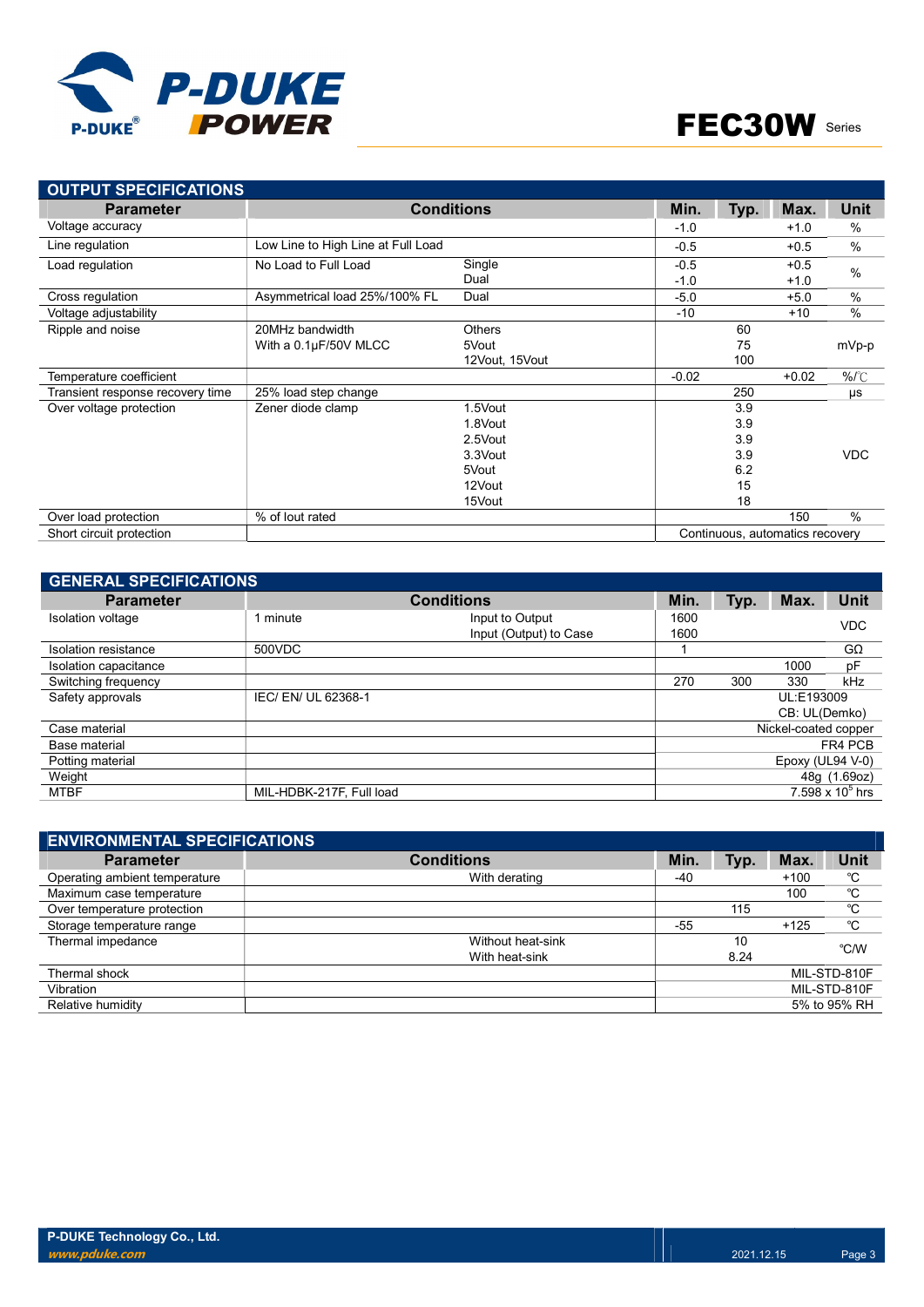



| <b>EMC SPECIFICATIONS</b>      |             |                                                                                     |                  |
|--------------------------------|-------------|-------------------------------------------------------------------------------------|------------------|
| <b>Parameter</b>               |             | <b>Conditions</b>                                                                   | Level            |
| EMI                            | EN55032     | With external components                                                            | Class A. Class B |
| <b>EMS</b>                     | EN55024     |                                                                                     |                  |
| <b>ESD</b>                     | EN61000-4-2 | Air ± 8kV and Contact ± 6kV                                                         | Perf. Criteria B |
| Radiated immunity              | EN61000-4-3 | 10 V/m                                                                              | Perf. Criteria A |
| Fast transient                 | EN61000-4-4 | ±2kV                                                                                | Perf. Criteria A |
|                                |             | With an external input filter capacitor<br>(Nippon chemi-con KY series, 220uF/100V) |                  |
| Surge                          | EN61000-4-5 | ±1kV                                                                                | Perf. Criteria B |
|                                |             | With an external input filter capacitor                                             |                  |
|                                |             | (Nippon chemi-con KY series, 220µF/100V)                                            |                  |
| Conducted immunity             | EN61000-4-6 | 10 Vr.m.s                                                                           | Perf. Criteria A |
| Power frequency magnetic field | EN61000-4-8 | 100A/m continuous: 1000A/m 1 second                                                 | Perf. Criteria A |

CAUTION: This power module is not internally fused. An input line fuse must always be used.

### CHARACTERISTIC CURVE







FEC30-48S05W Derating Curve FEC30-48S05W Derating Curve With Heat-sink



#### FUSE CONSIDERATION

This power module is not internally fused. An input line fuse must always be used.

This encapsulated power module can be used in a wide variety of applications, ranging from simple stand-alone operation to an integrated part of sophisticated power architecture.

To maximum flexibility, internal fusing is not included; however, to achieve maximum safety and system protection, always use an input line fuse. The input line fuse suggest as below:

| Model                                                 | <b>Fuse Rating</b><br>Ά | <b>Fuse Type</b> |
|-------------------------------------------------------|-------------------------|------------------|
| FEC30-24S <sub>UW</sub> FEC30-24D<br><b>W</b>         | 6.3                     | Slow-Blow        |
| $FEC30-48S$<br>$\neg$ W $\cdot$ FEC30-48D $\neg$<br>M | 3.15                    | Slow-Blow        |

The table based on the information provided in this data sheet on inrush energy and maximum DC input current at low Vin.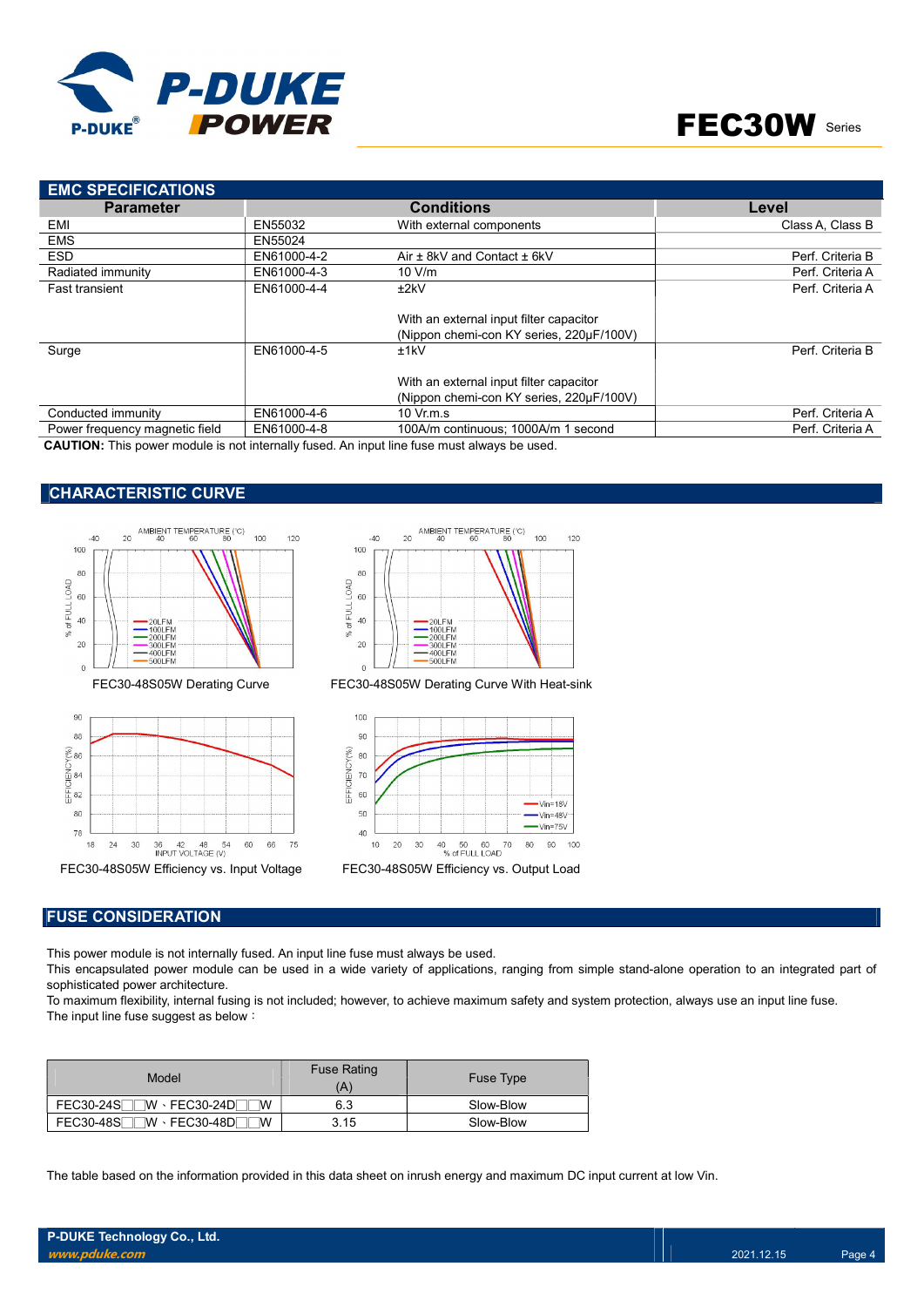

### MECHANICAL DRAWING



**BOTTOM VIEW** 

### **PIN CONNECTION**

| <b>PIN</b> | <b>SINGLE</b> | <b>DUAL</b> |
|------------|---------------|-------------|
|            | $+V$ in       | $+V$ in     |
|            | -Vin          | -Vin        |
|            | Ctrl          | Ctrl        |
| 5          | No pin        | +Vout       |
|            | +Vout         | Common      |
|            | -Vout         | -Vout       |
|            | Trim          | Trim        |

1. All dimensions in inch [mm] 2. Tolerance :x.xx±0.02 [x.x±0.5] x.xxx±0.01 [x.xx±0.25]

3. Pin dimension tolerance ±0.004[0.10]

### **HEAT-SINK OPTIONS**

#### -HC (Heat-sink with clamps)



\* All dimensions in inch [mm]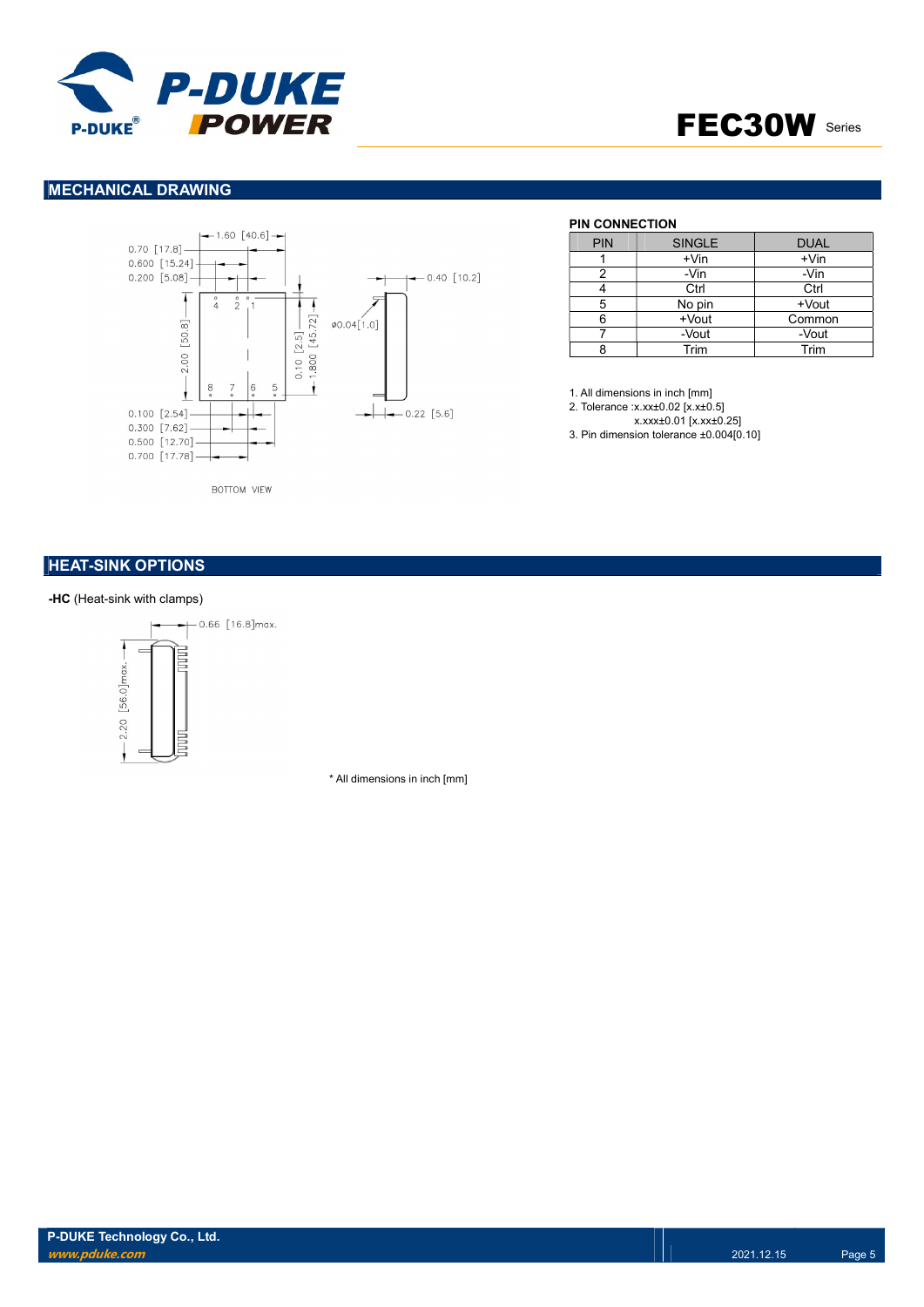

### RECOMMENDED PAD LAYOUT



All dimensions in inch[mm] Pad size(lead free recommended) Through hole 1.2.4.5.6.7.8:Φ0.051[1.30] Top view pad 1.2.4.5.6.7.8:Φ0.064[1.63] Bottom view pad 1.2.4.5.6.7.8:Φ0.102[2.60]

### THERMAL CONSIDERATIONS

The power module operates in a variety of thermal environments.

However, sufficient cooling should be provided to help ensure reliable operation of the unit.

Heat is removed by conduction, convection, and radiation to the surrounding Environment.

Proper cooling can be verified by measuring the point as the figure below.

The temperature at this location should not exceed "Maximum case temperature".

When Operating, adequate cooling must be provided to maintain the test point temperature at or below "Maximum case temperature". You can limit this Temperature to a lower value for extremely high reliability.

■ Thermal test condition with vertical direction by natural convection (20LFM).



TOP VIEW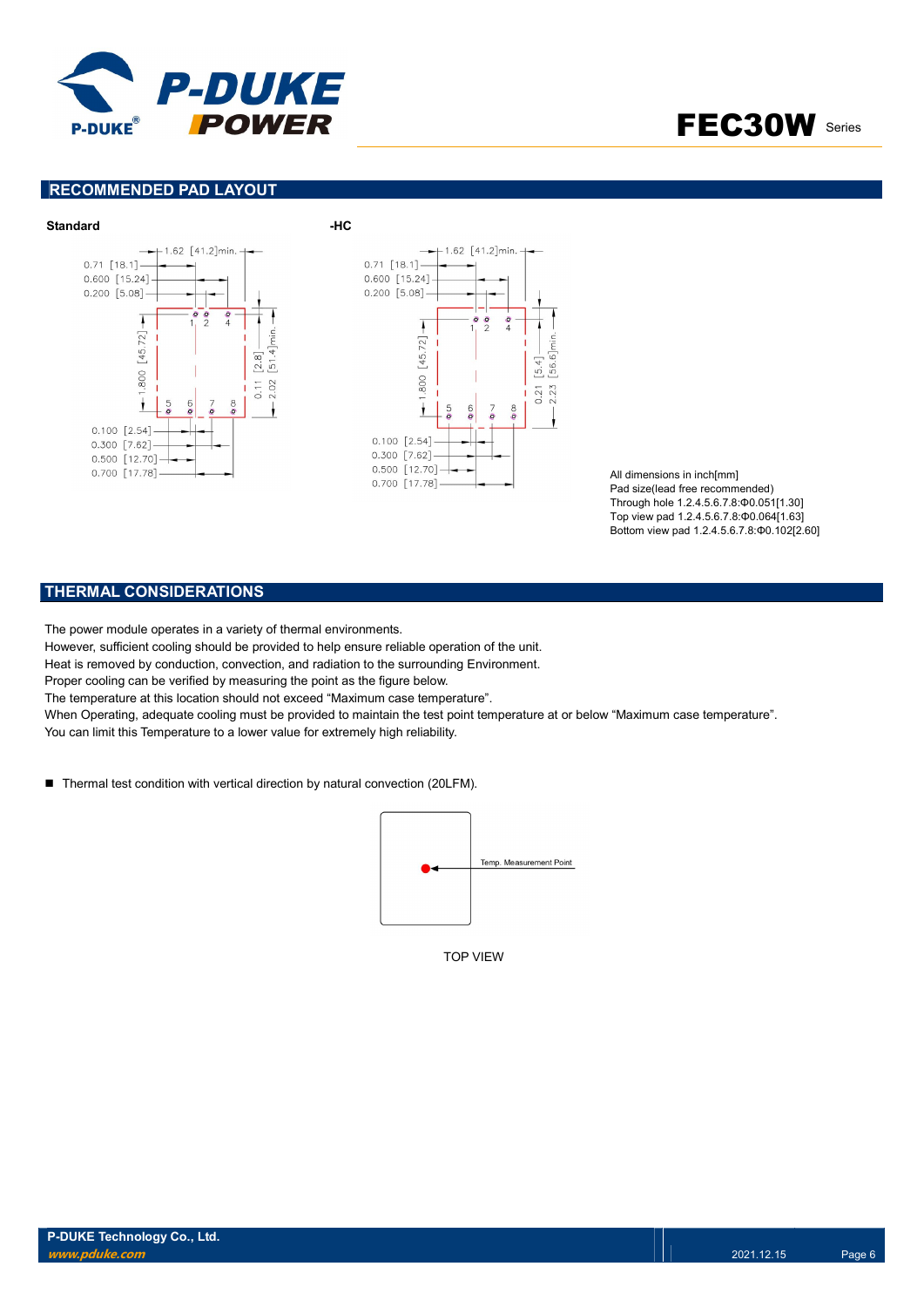



### OUTPUT VOLTAGE ADJUSTMENT

Output voltage is adjustable for 10% trim up or -10% trim down of nominal output voltage by connecting an external resistor between the Trim pin and +Vout or -Vout pins.

With an external resistor between the Trim and +Vout pin, the output voltage set point decreases. With an external resistor between the Trim and -Vout pin, the output voltage set point increases. The external trim resistor needs to be at least 1/16W of rated power.

#### EXTERNAL OUTPUT TRIMMING

 $-$ Vout  $\overline{O}$ 

 $Trim \overset{8}{\circ}$ 

Output can be externally trimmed by using the method shown below.

Trim-up

Single Output

| $\triangle$ V  | (% )        | $\mathbf{1}$ | $\overline{2}$ | 3       | $\overline{4}$ | 5      | 6      | $\overline{7}$ | 8      | 9      |        |
|----------------|-------------|--------------|----------------|---------|----------------|--------|--------|----------------|--------|--------|--------|
| Vout           | (V)         | 1.515        | 1.53           | 1.545   | 1.56           | 1.575  | 1.59   | 1.605          | 1.62   | 1.635  | 1.65   |
| <b>RU</b>      | $(k\Omega)$ | 4.578        | 2.605          | 1.227   | 0.808          | 0.557  | 0.389  | 0.27           | 0.18   | 0.11   | 0.054  |
| <b>DDS1P8W</b> |             |              |                |         |                |        |        |                |        |        |        |
| $\triangle$ V  | (%)         | $\mathbf{1}$ | $\overline{2}$ | 3       | 4              | 5      | 6      | $\overline{7}$ | 8      | 9      |        |
| Vout           | (V)         | 1.818        | 1.836          | 1.854   | 1.872          | 1.89   | 1.908  | 1.926          | 1.944  | 1.962  | 1.98   |
| RU             | $(k\Omega)$ | 11.639       | 5.205          | 3.06    | 1.988          | 1.344  | 0.915  | 0.609          | 0.379  | 0.2    | 0.057  |
| <b>DDS2P5W</b> |             |              |                |         |                |        |        |                |        |        |        |
| $\triangle$ V  | (% )        | $\mathbf{1}$ | $\overline{2}$ | 3       | 4              | 5      | 6      | $\overline{7}$ | 8      | 9      |        |
| Vout           | (V)         | 2.525        | 2.55           | 2.575   | 2.6            | 2.625  | 2.65   | 2.675          | 2.7    | 2.725  | 2.75   |
| <b>RU</b>      | $(k\Omega)$ | 37.076       | 16.675         | 9.874   | 6.474          | 4.434  | 3.074  | 2.102          | 1.374  | 0.807  | 0.354  |
| <b>DDS3P3W</b> |             |              |                |         |                |        |        |                |        |        |        |
| $\triangle V$  | (%)         | $\mathbf{1}$ | $\overline{2}$ | 3       | 4              | 5      | 6      | $\overline{7}$ | 8      | 9      |        |
| Vout           | (V)         | 3.333        | 3.366          | 3.399   | 3.432          | 3.465  | 3.498  | 3.531          | 3.564  | 3.597  | 3.630  |
| <b>RU</b>      | $(k\Omega)$ | 57.930       | 26.165         | 15.577  | 10.283         | 7.106  | 4.988  | 3.476          | 2.341  | 1.459  | 0.753  |
| □□S05W         |             |              |                |         |                |        |        |                |        |        |        |
| $\triangle$ V  | (% )        | $\mathbf{1}$ | $\overline{2}$ | 3       | $\overline{4}$ | 5      | 6      | $\overline{7}$ | 8      | 9      |        |
| Vout           | (V)         | 5.050        | 5.100          | 5.150   | 5.200          | 5.250  | 5.300  | 5.350          | 5.400  | 5.450  | 5.500  |
| <b>RU</b>      | $(k\Omega)$ | 36.570       | 16.580         | 9.917   | 6.585          | 4.586  | 3.253  | 2.302          | 1.588  | 1.032  | 0.588  |
| $\Box$ S12W    |             |              |                |         |                |        |        |                |        |        |        |
| $\triangle$ V  | $(\% )$     | $\mathbf{1}$ | $\overline{2}$ | 3       | 4              | 5      | 6      | $\overline{7}$ | 8      | 9      |        |
| Vout           | (V)         | 12.120       | 12.240         | 12.360  | 12.480         | 12.600 | 12.720 | 12.840         | 12.960 | 13.080 | 13.200 |
| <b>RU</b>      | $(k\Omega)$ | 367.910      | 165.950        | 98.636  | 64.977         | 44.782 | 31.318 | 21.701         | 14.488 | 8.879  | 4.391  |
| $\Box$ S15W    |             |              |                |         |                |        |        |                |        |        |        |
| $\triangle$ V  | (% )        | $\mathbf{1}$ | $\overline{c}$ | 3       | 4              | 5      | 6      | $\overline{7}$ | 8      | 9      |        |
| Vout           | (V)         | 15.150       | 15.300         | 15.450  | 15.600         | 15.750 | 15.900 | 16.050         | 16.200 | 16.350 | 16.500 |
| RU             | $(k\Omega)$ | 404.180      | 180.590        | 106.060 | 68.796         | 46.437 | 31.531 | 20.883         | 12.898 | 6.687  | 1.718  |
| $\Box$ D12W    |             |              |                |         |                |        |        |                |        |        |        |
| $\triangle$ V  | (%)         | $\mathbf{1}$ | $\overline{2}$ | 3       | 4              | 5      | 6      | $\overline{7}$ | 8      | 9      |        |
| Vout           | (V)         | ±12.12       | ±12.24         | ±12.36  | ±12.48         | ±12.6  | ±12.72 | ±12.84         | ±12.96 | ±13.08 | ±13.2  |
| RU             | $(k\Omega)$ | 218.21       | 98.105         | 58.07   | 38.052         | 26.042 | 18.035 | 12.316         | 8.026  | 4.69   | 2.021  |
| $\Box$ D15W    |             |              |                |         |                |        |        |                |        |        |        |
| $\triangle$ V  | (% )        | $\mathbf{1}$ | $\overline{c}$ | 3       | 4              | 5      | 6      | $\overline{7}$ | 8      | 9      |        |
|                | (V)         | ±15.15       | ±15.3          | ±15.45  | ±15.6          | ±15.75 | ±15.9  | ±16.05         | ±16.2  | ±16.35 | ±16.5  |
| Vout           |             |              |                |         |                |        |        |                |        |        |        |

Dual Output